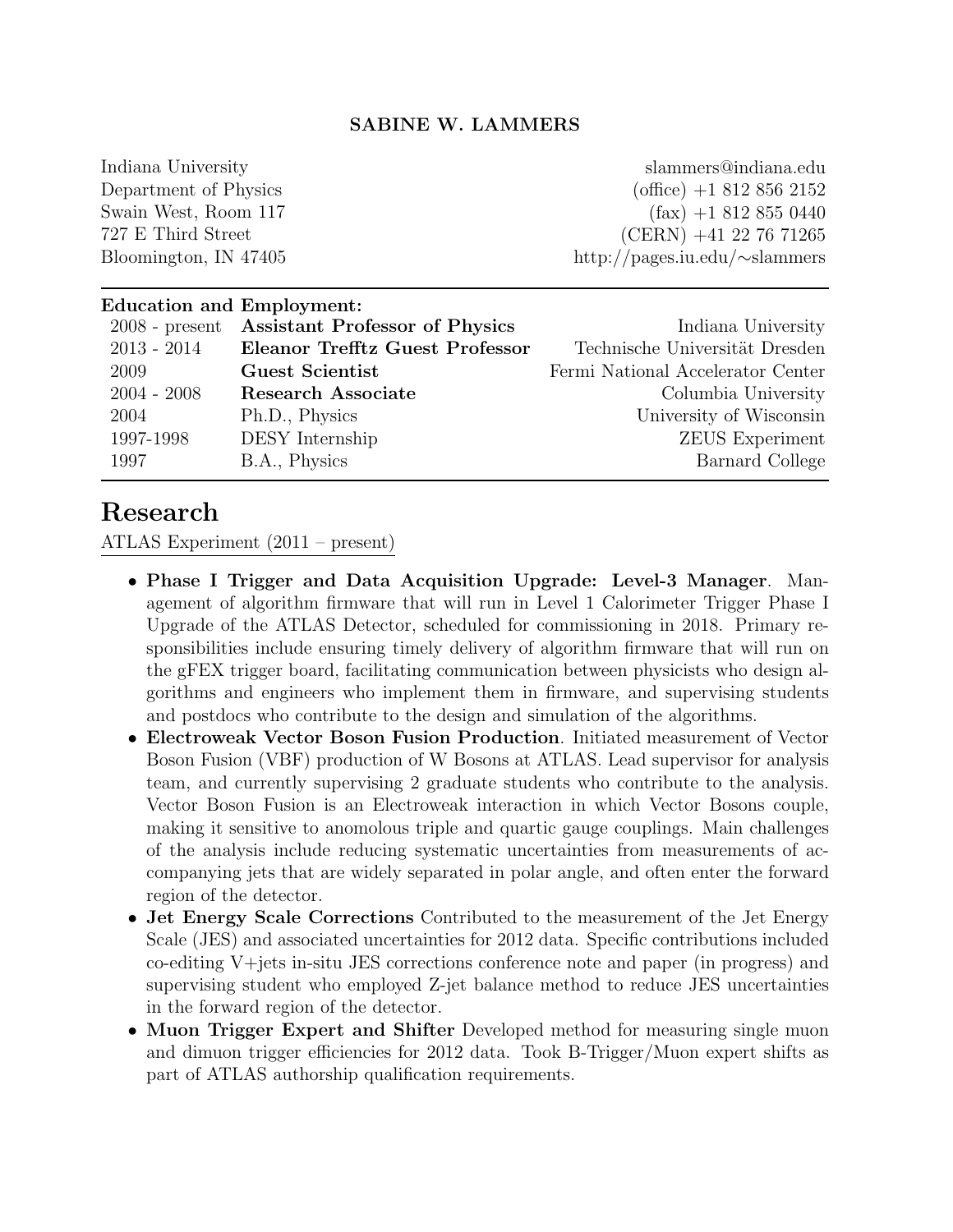#### $D\emptyset$  Experiment  $(2004 - \text{present})$

- QCD Physics Group Co-convenor (2009 2011) Served as one of two convenors for QCD Physics Group, shepherding eight measurements through to publication.
- Measurements of W Boson Production in Association with Jets Initiated and led a new set of measurements of  $W+jet(s)$  production using  $D\emptyset$  data collected in Run II. Over forty distributions were measured and compared to leading theoretical predictions, thereby testing the theory of QCD in a comprehensive manner. The measurements were the most precise of their time, and were published in Physics Letters B and Physics Review D. A primary motivation for these measurements was to reduce systematic uncertainties on the modeling of strongly produced W+2jet events, which comprise the primary background for Vector Boson Fusion W production.
- Trigger Studies Group Co-convenor (2006 2008) Served as one of two convenors of the Trigger Studies working group, which provided trigger efficiency measurements and associated uncertainties for most triggers used by Higgs, Top, Electroweak and QCD physics analyses.
- Level-1 Calorimeter Trigger Upgrade Leader of the simulation effort for the RunIIb Level-1 Calorimeter upgrade. Sliding windows clustering algorithms were programmed in FPGAs using custom digital electronics, in order to improve the sharpness of trigger turnon curves for electrons, photons, taus and jets. This allowed  $D\emptyset$  to take full advantage of the large increase in statistical power provided by the Tevatron in RunIIb. Additional activities included contributing to the commissioning of the system, ensuring the performance of the algorithms in first data, and supervising students who contributed.
- D $\oint$  Advisory Council (2006 2008) Elected member of the D $\oint$  Advisory Council, which advises the experiment's leadership on a broad range of issues.
- Run II Editorial Board 030 Member (2007 2009) Reviewed and edited manuscripts that led to five publications of measurements and searches in top quark pair final states.
- Shift Leader, Data Acquisition and Calorimeter Shifter Performed variety of detector sub-component shifts that ensured efficient collection of data provided by the Tevatron Collider.

### ZEUS Experiment (2000 – 2006)

- Level-1 Calorimeter Trigger Expert and Shifter Calibrated and maintained ZEUS Level-1 calorimeter in good working order.
- Trigger Coordinator for Hadronic Final States Working Group Designed triggers for collecting events with jets, and measured their efficiencies.
- Jet Energy Scale Uncertainty Measured systematic uncertainty on dijet production cross section in deep inelastic scattering due to jet energy scale in publication [11].
- Forward Jets Data analysis of inclusive forward jet cross sections which culminated in a PhD thesis entitled "A Study of Parton Dynamics at Low x with ZEUS at HERA."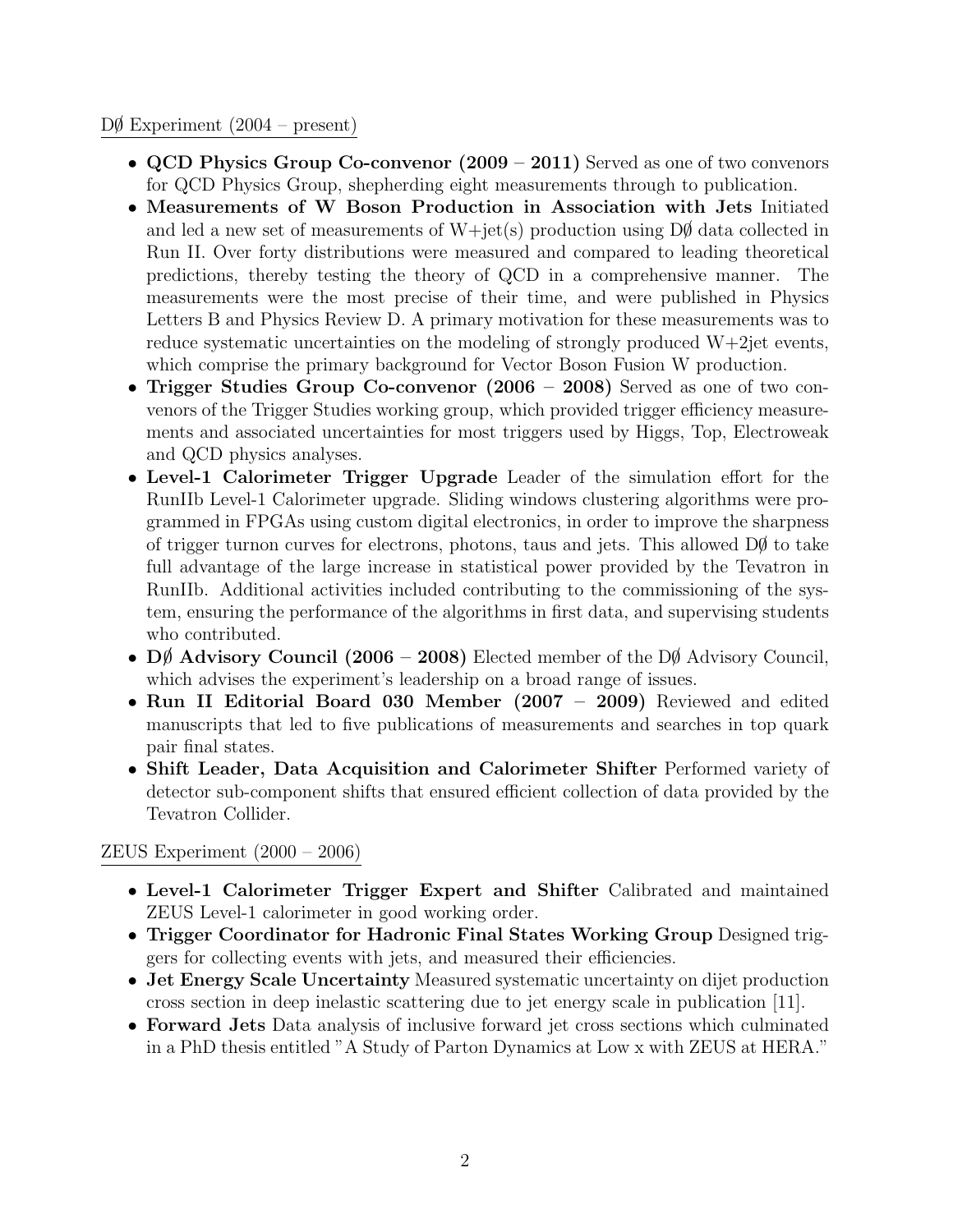# Teaching

- Spring 2014: Physics II, non-calculus based (P202)
- Fall 2013: Teilchen und Kernphysik (Particle and Nuclear Physics, P535 equivalent), TU-Dresden
- Spring 2013: Physics II, non-calculus based (P202)
- Fall 2012: Introduction to Modern Physics (P301)
- Spring 2012: Physics II, non-calculus based (P202)
- Spring 2011: Physics for Poets Understanding the Invisible Universe (P114)
- Fall 2010: Physics for Poets Space and Time (E105)
- Spring 2009: Physics II, calculus based (P222)
- Fall 2008: Physics I, calculus based (P221)
- Supervision of two postdocs, two graduate students and four undergraduate students (2007-present).

# Service, Outreach and Leadership

- Chair, Local Organizing Committee for PIC 2014 International Symposium.
- Member, Local Organizing Committee for 2013 Anomalous Quartic Gauge Couplings Workshop, TU Dresden.
- Member, Local Organizing Committee for 2014 Multi-Boson Interactions Workshop, BNL.
- Interview with German Radio Station FIGARO on Status of Women in Physics (2013).
- Lecture on LHC Physics for Faculty and Students of TU-Dresden (2013).
- Presenter at 2013 IU miniUniversity.
- Co-convenor, Chicago 2012 Workshop on LHC Physics.
- Co-convenor, QCD & HFS Working Group of DIS2011.
- Co-convenor, QCD Parallel Sessions of EPS HEP2011
- Organized IU High Energy and Astrophysics weekly seminars (2008-2013).
- Faculty Liason to Advanced College Project (ACP) for Physics (2010-present).
- Reviewed Proposal for UK STFC Advanced Fellowship  $(2011)$ .
- Co-organizer, Kavli Frontiers of Science Symposium (2010-2011).
- Reviewer, Physics Letters B.
- Panel member for EU sponsored "Ask-a-Scientist" session at University of Mainz, via video link (2007).
- Various presentations on elementary physics to school students in their classrooms, as part of IU Annual Physics Open House, and DOE sponsored events (2004-present).
- Tour Guide at "Tag der Offenen Tür" community outreach event at DESY (2003).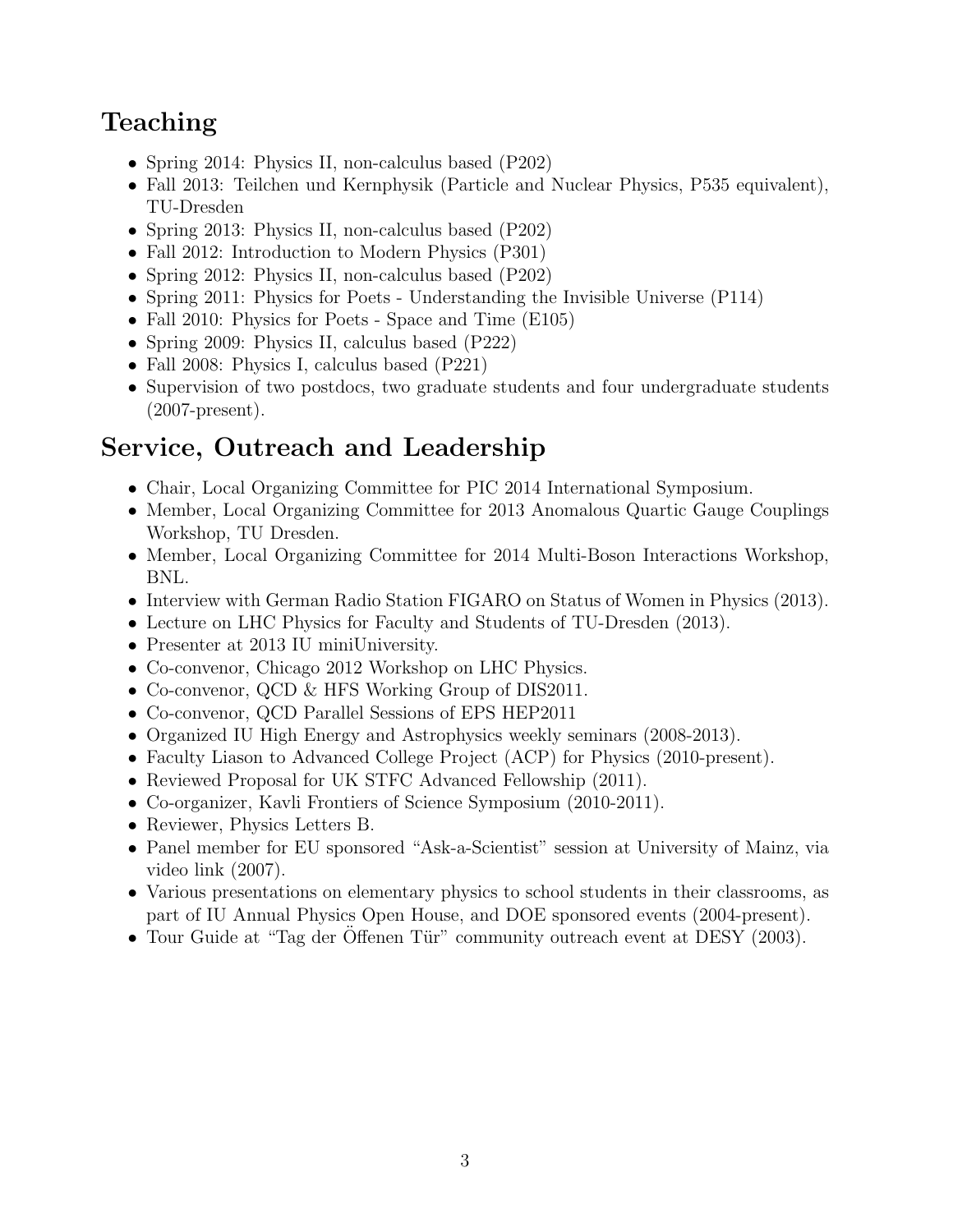## Publications

The following are a list of refereed publications in which I made a direct contribution as author or editor. A complete list of all publications can be found on my webpage.

- 1. [P0] G. Aad et al. [ATLAS Collaboration], "Measurement of Electroweak W production in associated with jets at high dijet mass," (in preparation).
- 2. [P1] V. M. Abazov et al. [D0 Collaboration], "Studies of W boson plus jets production in ppbar collisions at sqrts=1.96 TeV," Phys. Rev. D 88, 092001 (2013) [arXiv:1302.6508 [hep-ex]].
- 3. [P2] V. M. Abazov et al. [D0 Collaboration], "Measurements of inclusive W+jets production rates as a function of jet transverse momentum in ppbar collisions at sqrts=1.96 TeV," Phys. Lett. B 705, 200 (2011) [arXiv:1106.1457 [hep-ex]].
- 4. [P3] V. M. Abazov et al. [D0 Collaboration], "Measurement of the inclusive jet  $\begin{bmatrix} 1 & 3 \end{bmatrix}$  v. M. Abazov *et al.* [DO Conaboration], Measurement of the merusive jet<br>cross section in  $p\bar{p}$  collisions at  $\sqrt{s} = 1.96$  TeV," Phys. Rev. D **85**, 052006 (2012) [arXiv:1110.3771 [hep-ex]].
- 5. [P4] V. M. Abazov et al. [D0 Collaboration], "High mass exclusive diffractive di- $\lbrack$ F4] V. M. Abazov *et al.* [D0 Conaboration], Fight mass exclusive different di-<br>jet production in  $p\bar{p}$  collisions at  $\sqrt{s} = 1.96$  TeV," Phys. Lett. B **705**, 193 (2011) [arXiv:1009.2444 [hep-ex]].
- 6. [P5] V. M. Abazov et al. [D0 Collaboration], "Measurement of three-jet differential (F b) V. M. Abazov *et al.* [D0 Conaboration], Measurement of three-jet differential cross sections  $d\sigma_{3jet}/dM_{3jet}$  in  $p\bar{p}$  collisions at  $\sqrt{s} = 1.96$  TeV," Phys. Lett. B 704, 434 (2011) [arXiv:1104.1986 [hep-ex]].
- 7. [P6] V. M. Abazov et al. [D0 Collaboration], "Azimuthal decorrelations and multiple parton interactions in photon+2 jet and photon+3 jet events in  $p\bar{p}$  collisions at  $\sqrt{s}$  = 1.96 TeV," Phys. Rev. D 83, 052008 (2011) [arXiv:1101.1509 [hep-ex]].
- 8. [P7] V. M. Abazov et al. [D0 Collaboration], "A measurement of the ratio of inclusive cross sections  $\sigma(p\bar{p} \to Z + b \text{ jet})/\sigma(p\bar{p} \to Z + \text{ jet})$  at  $\sqrt{s} = 1.96 \text{ TeV}$ ," Phys. Rev. D 83, 031105 (2011) [arXiv:1010.6203 [hep-ex]].
- 9. [P8] V. M. Abazov et al. [D0 Collaboration], "Measurement of direct photon pair production cross sections in  $p\bar{p}$  collisions at  $\sqrt{s} = 1.96$  TeV," Phys. Lett. B 690, 108 (2010) [arXiv:1002.4917 [hep-ex]].
- 10. [P9] V. M. Abazov et al. [D0 Collaboration], "Measurement of the dijet invariant  $\mu$  9] v. M. Abazov *et al.* [D0 Conaboration], Measurement of the different managements cross section in  $p\bar{p}$  collisions at  $\sqrt{s} = 1.96$  TeV," Phys. Lett. B **693**, 531 (2010) [arXiv:1002.4594 [hep-ex]].
- 11. [P10] V. M. Abazov et al. [D0 Collaboration], "Double parton interactions in photon+3 jet events in  $pp^-$  bar collisions  $\sqrt{s} = 1.96$  TeV," Phys. Rev. D **81**, 052012 (2010) [arXiv:0912.5104 [hep-ex]].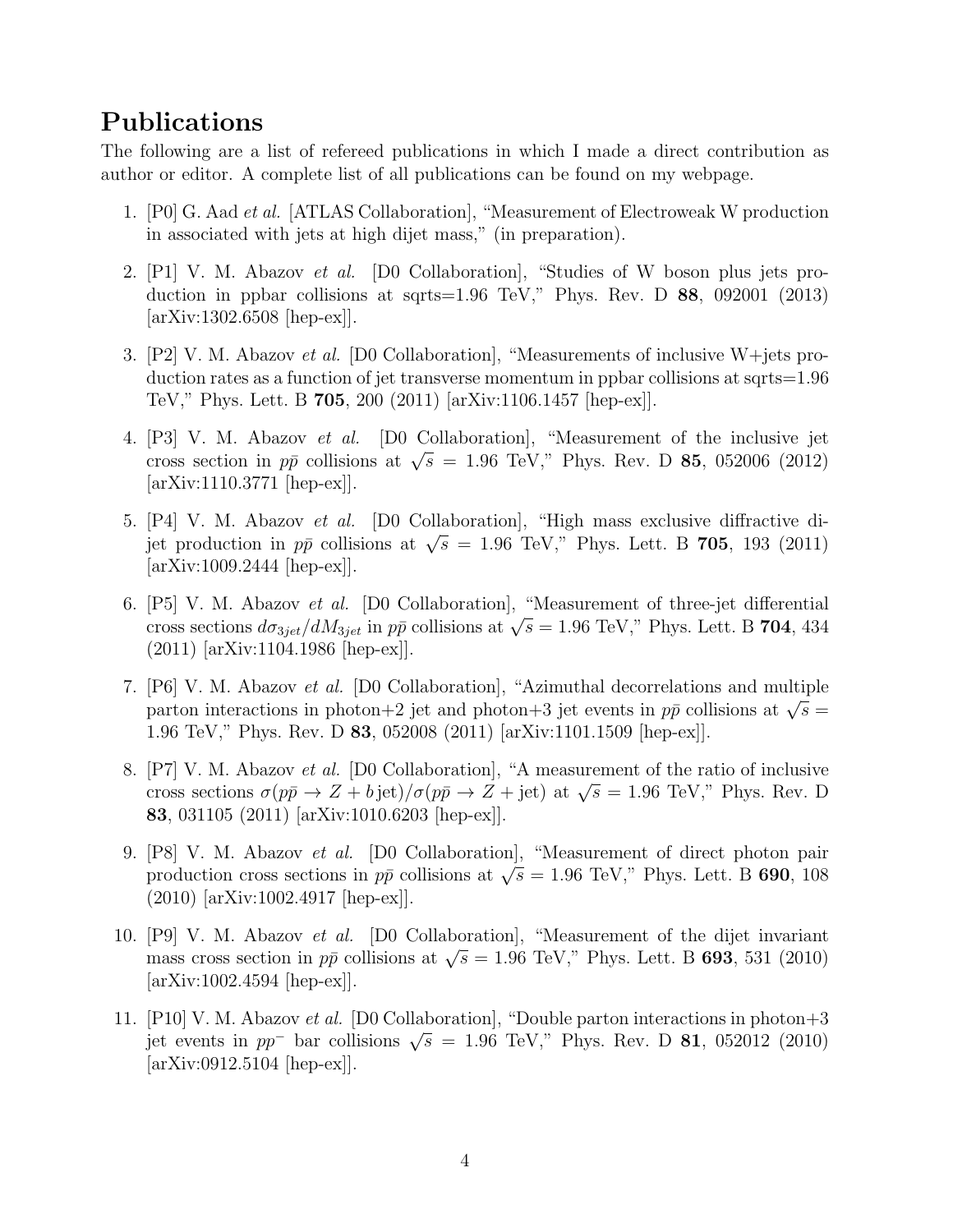- 12. [P11] M. Abolins et al., "Design and Implementation of the New D0 Level-1 Calorimeter Trigger", Nucl. Inst. and Methods  $\bf{A}$  584/1, 75 (2007) [arXiv:0709.3750/physics.insdet].
- 13. [P12] S. Chekanov et al. [ZEUS Collaboration], "Forward jet production in deep inelastic ep scattering and low-x parton dynamics at HERA," Phys. Lett. B 632, 13 (2006)
- 14. [P13] S. Chekanov et al. [ZEUS Collaboration], "Dijet production in neutral current deep inelastic scattering at HERA", Eur. Phys. J. C 23, 13 (2002) [arXiv:hepex/0109029].

## Conference Papers and Proceedings

- 1. [C1]  $D\emptyset$  Collaboration, "Measurements in W+jets production at √  $\overline{s}$  =1.96 TeV." Conference paper submitted to Physics for the LHC (PLHC) Conference. June, 2012.
- 2. [C2] S. Lammers (for CDF and DØ Collaborations), "W/Z/gamma + jets and W/Z/gamma + heavy flavor at the Tevatron," PoS HCP 2009, 010 (2009).
- 3. [C3] S. Lammers (for D $\emptyset$  Collaboration), "Measurements of Differential Z/gamma\*  $+jet +X$  Cross Sections with the D0 Detector,' DPF2009 Conference Proceedings. arXiv:0911.1380 [hep-ex].
- 4. [C4] ZEUS Collaboration, "Parton Evolution at Low x at ZEUS." Conference paper submitted to European Physical Society (EPS) Annual Meeting. July, 2003.
- 5. [C5] S. Lammers (for ZEUS Collaboration), "ZEUS Forward Jets in Deep Inelastic Scattering", DIS2003 Conference Proceedings. June, 2003.
- 6. [C6] C. F. Berger et al., "Snowmass 2001: Jet energy flow project", Proc. of the APS/DPF/DPB Summer Study on the Future of Particle Physics (Snowmass 2001) ed. N. Graf, eConf C010630, P512 (2001) [arXiv:hep-ph/0202207].
- 7. [C7] G. Fleming, E. Kinney, S. Lammers and S. Magill, "Future Possibilities for Lepton Hadron Collider Physics and Detector." in Proc. of the APS/DPF/DPB Summer Study on the Future of Particle Physics (Snowmass 2001) ed. N. Graf, eConf C010630, E406 (2001) [arXiv:hep-ex/0201045].
- 8. [C8] T. Adams et al., "Young Physicist's Forum", Proc. of the APS/DPF/DPB Summer Study on the Future of Particle Physics (Snowmass 2001) ed. N. Graf, Snowmass, Colorado, 30 Jun - 21 Jul 2001, [arXiv:hep-ex/0110027]

# Conference Talks and Invited Seminars

1. "Fusion and Scattering of Electroweak Bosons", Seminar at University of Göttingen, Jan 2014